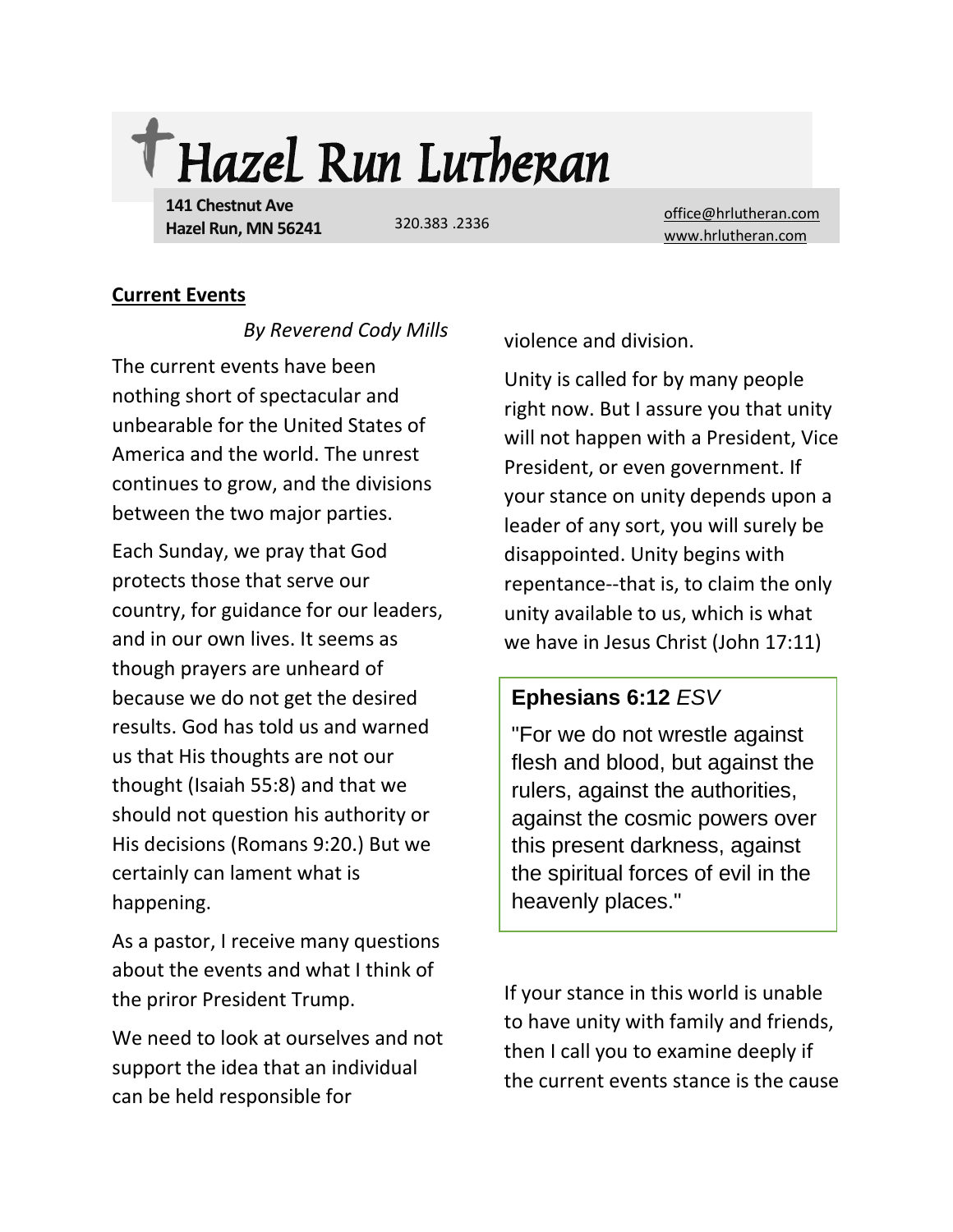of division or if it is the lack too love because of different views.

The war is not with one another but with the spiritual realm. Satan is crafty and has disguised unity so that we think unity is achievable through world leadership and not repentance (Romans 1:24.)

Remember that sin caused Adam to blame God for creating Eve who offered him the apple. It was Adam who made the decision to eat the apple. We are responsible for our own actions.

Let us get to our knees and pray not to change the world but who we are.

# **Worship**

Worship service has resumed inside until further notice. Those living within a ½ mile radius of the church can turn their FM radio to 103.7 for Divine Service. You are also welcome to be in the parking lot.

## **Special Services**

Lent services will be at 6 PM CST on February 17<sup>th</sup>.

# **Volunteers Needed**

Kenny Jorgenson and Lyle Martin have served Hazel Run Lutheran for many years removing snow on the

sidewalks. Thank you, Kenny and Lyle. Lyle will continue moving snow in the parking lot, but we need sidewalk snow removal.

**December 1, 2020 beginning balance**: \$8295.58

**Income**: \$9743.00

**Expenses**: \$4936.61

**December 31, 2020 ending balance**: \$13101.97

# **Devotional**

*By Lori Stevens*

Prayer Genealogy

Prayer is your highest privilege as a parent. There is nothing you can do that will have a higher return on your investment. The dividends are eternal.

Prayer turns ordinary parents into prophets who shape the destinies of their children, grand-children and every generation that follow.

Not everyone has inherited a prayer legacy from their parents, or grandparents like I did, but you can leave a legacy for future generations.

It's the greatest legacy you can leave. Only eternity will tell how your prayer genealogy will change the course of history!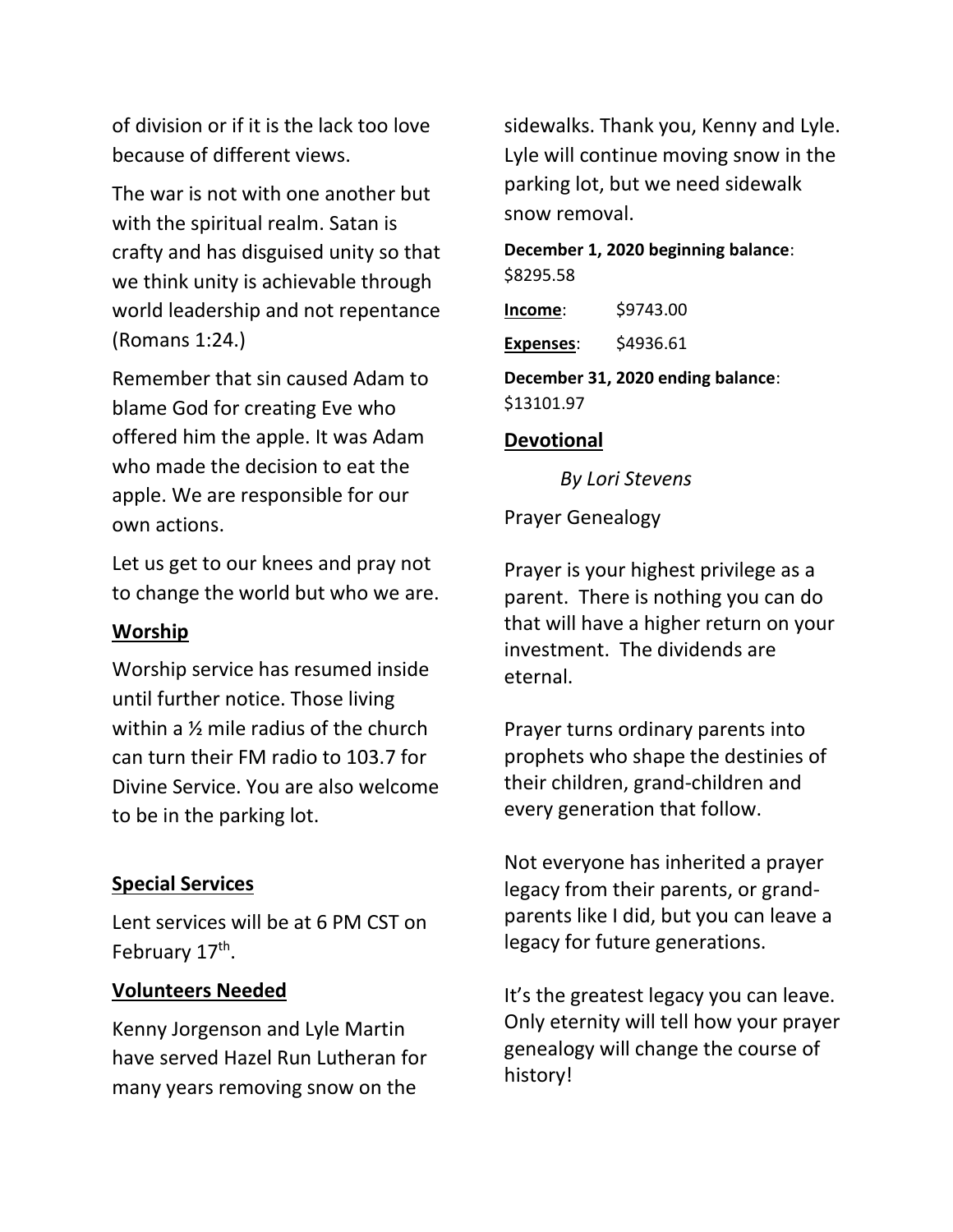#### Week 37

 Isa 45-48; 1 Cor 13 Isa 49-52; Psalm 69; 1 Cor 14 Isa 53-55; Psalm 128; 1 Cor 15 Isa 56-59; Psalm 70; 1 Cor 16 o Is 60-63; 2 Cor 1

#### Week 38

 Isa 64-66; 2 Cor 2 2 Kings 21; 2 Chr 33; Ps 71; 2 Cor 3 o Nahum: Psalm 149: 2 Cor 4 2 Kings 22-23; Psalm 73; 2 Cor 5 2 Chr 34-35; 2 Cor 6

#### Week 39

 Habakkuk; 2 Cor 7 Zephaniah; Psalm 74; 2 Cor 8 Jeremiah 1-4; Psalm 130; 2 Cor 9 Jer 5-7; Psalm 75; 2 Cor 10 Jer 8-10; 2 Cor 11

#### Week 40

 Jer 11-13; 2 Cor 12 Jer 14-16; Psalm 76; 2 Cor 13 Jer 17-20; James 1 Jer 22, 23, 26; Psalm 77; James 2 Jer 25, 35, 36, 45; Ps 133; James 3 Week 41

 Jer 27, 28, 29, 24; James 4 Jer 37, 21, 34; Psalm 79; James 5 Jer 30-33; 1 Peter 1 Jer 38, 39, 52; 1 Pet 2 2 Kin 24-25; 2 Chr 36; Ps 126; 1 Pt 3

#### Week 42

 Lamentations; Psalm 137; 1 Peter 4 Obadiah; Jer 40-42; Ps 147; 1 Pet 5 Jeremiah 43, 44, 46; 2 Peter 1 Jer 47, 48, 49; Psalm 80; 2 Peter 2 Jer 50-51; 2 Peter 3

#### Week 43

- Ezekiel 1-3; John 1 Ezek 4-6; Psalm 82; John 2 Ezek 7-9; John 3 Ezek 10-12; Psalm 83; John 4 Ezek 13-15; Psalm 136; John 5 Week 44
- Ezekiel 16-18; John 6 Ezek 19-21; Psalm 84; John 7 Ezek 22-24; Psalm 134; John 8 Ezek 25-27; Psalm 85; John 9 Ezek 28-30; John 10

### Week 45

- Ezekiel 31-33; John 11 Ezek 34-36; Psalm 86; John 12 Ezek 37-39; Psalm 87; John 13 Ezek 40-42; John 14
- Ezek 43-45; Psalm 135; John 15

## Week 46

- Ezekiel 46-48; John 16 o Daniel 1-3; Psalm 88; John 17
- Daniel 4-6; John 18 o Daniel 7-9; Psalm 91; John 19 Daniel 10-12; John 20

## Week 47

- Ezra 1-2; John 21 Ezra 3-4; Psalm 92; 1 John 1 o Haggai; Zechariah 1; Ps 138; 1 John 2 Zechariah 2-5; Psalm 93; 1 John 3
- Zechariah 6-8; 1 John 4

#### Week 48

- $\alpha$  Zechariah 9-11; 1 John 5 Zechariah 12-14; Psalm 94; 2 John
- Ezra 5-6; Psalm 95; 3 John
- Esther 1-3; Psalm 139; Revelation 1 o Esther 4-6; Revelation 2

## Week 49

- Esther 7-10; Revelation 3 Ezra 7-10; Psalm 97; Rev 4 o Nehemiah 1-3; Rev 5 Neh 4-6; Psalm 98; Rev 6
- Neh 7-9; Psalm 140; Rev 7

#### Week 50

o Neh 10-13; Revelation 8 o Malachi: Psalm 2: Rev 9 Job 1-3; Psalm 29; Rev 10 Job 4-7; Psalm 99; Rev 11 Job 8-11; Rev 12

#### Week 51

 Job 12-14; Psalm 100; Rev 13  $\Omega$  Job 15-17; Rev 14 Job 18-20; Psalm 141; Rev 15 Job 21-23; Psalm 101; Rev 16 Job 24-27; Rev 17

### Week 52

 Job 28-30; Revelation 18 Job 31-33; Psalm 102; Rev 19 Job 34-36; Rev 20 Job 37-39; Psalm 103; Rev 21 Job 40-42; Psalm 150; Rev 22

*Check out the* Bible Readers' Companion, *a study guide that follows the Five Day Schedule and helps you understand as you read. It is available at the website below, as well as opportunities to become a supporter of the Five Day Reading Schedule.* 

## **www.FiveDayBibleReading.com**

**Lower Lights Publications 3808 Horizon Drive Bedford, Texas 76021**



## $\checkmark$  Read the entire Bible or just the New Testament in 2021!

## $\checkmark$  Chronological reading plan helps the Bible make sense!

This special Bible reading system allows you to read the entire Bible (or just the New Testament) in one year while only reading five times a week. Five readings a week gives room to catch up or take a day off to focus on other Bible reading or spiritual disciplines, and makes daily Bible reading practical and do-able. Many people have successfully reached their goal of regular Bible reading using the Schedule and you can too!

The Old Testament readings are placed as chronologically as possible (even the Psalms are read where they belong in Israel's history when feasible, and this is why some prophets appear to be "out of order"). The only exception is Job, probably the oldest book in the Bible, but placed at the Schedule's end because it is hard to fit elsewhere. The New Testament readings space the Gospels out throughout the year to keep the reader constantly coming back to the life and teachings of Jesus.

Always do the reading in the order it appears on the Schedule. For example, if a reading from Chronicles appears before Kings, read from Chronicles first. Check off each day's reading, and then check off each week in the Weekly Progress Register. You will be amazed at how soon you are deep into the year and still reading your Bible regularly! God's blessings rest with those who will read, understand, and live by His Word. May this guide help you to that noble end. *"Thy word is a lamp to my feet, and a light to my path"* (Psalms 119:105).

| Week No.          | <b>Date to Read</b>                                    |
|-------------------|--------------------------------------------------------|
|                   | OneJanuary 3 - 9                                       |
|                   | Two January 10 - 16                                    |
|                   | ThreeJanuary 17 - 23                                   |
|                   | FourJanuary 24 - 30                                    |
|                   | FiveJanuary 31 - Feb 6                                 |
|                   | SixFebruary 7 - 13                                     |
|                   | Seven February 14 - 20                                 |
|                   | EightFebruary 21 - 27                                  |
|                   | NineFeb 28 - March 6                                   |
|                   | TenMarch 7 - 13                                        |
|                   | Eleven March 14 - 20                                   |
|                   | Twelve March 21 - 27                                   |
|                   | ThirteenMarch 28 - April 3                             |
|                   | Fourteen April 4 - 10                                  |
|                   | FifteenApril 11 - 17                                   |
|                   | Sixteen April 18 - 24                                  |
|                   | SeventeenApril 25 - May 1                              |
| EighteenMay 2 - 8 |                                                        |
|                   | Nineteen May 9 - 15                                    |
|                   | Twenty May 16 - 22                                     |
|                   | Twenty-One May 23 - 29                                 |
|                   | Twenty-TwoMay 30 - June 5                              |
|                   | Twenty-ThreeJune 6 - 12                                |
|                   | Twenty-FourJune 13 - 19                                |
|                   | Twenty-Five June 20 - 26                               |
|                   | Twenty-Six June 27 - July 3<br>Twenty-SevenJuly 4 - 10 |
|                   | Twenty-EightJuly 11 - 17                               |
|                   | Twenty-Nine July 18 - 24                               |
|                   | Thirty July 25 - 31                                    |
|                   | Thirty-One August 1 - 7                                |
|                   | Thirty-Two August 8 - 14                               |
|                   | Thirty-ThreeAugust 15 - 21                             |
|                   | Thirty-FourAugust 22 - 28                              |
|                   | Thirty-Five August 29 - Sept 4                         |
|                   | Thirty-Six September 5 - 11                            |
|                   | Thirty-SevenSeptember 12 - 18                          |
|                   | Thirty-EightSeptember 19 - 25                          |
|                   | Thirty-Nine Sept 26 - Oct 2                            |
|                   | Forty October 3 - 9                                    |
|                   | Forty-One October 10 - 16                              |
|                   | Forty-TwoOctober 17 - 23                               |
|                   | Forty-ThreeOctober 24 - 30                             |
|                   | Forty-FourOct 31 - Nov 6                               |
|                   | Forty-Five November 7 - 13                             |
|                   | Forty-Six November 14 - 20                             |
|                   | Forty-SevenNovember 21 - 27                            |
|                   | Forty-EightNov 28 - Dec 4                              |
|                   | Forty-Nine December 5 - 11                             |
|                   | Fifty December 12 - 18                                 |
|                   | Fifty-OneDecember 19 - 25                              |
|                   | Fifty-Two December 26 - 31                             |

Weekly Progress Register